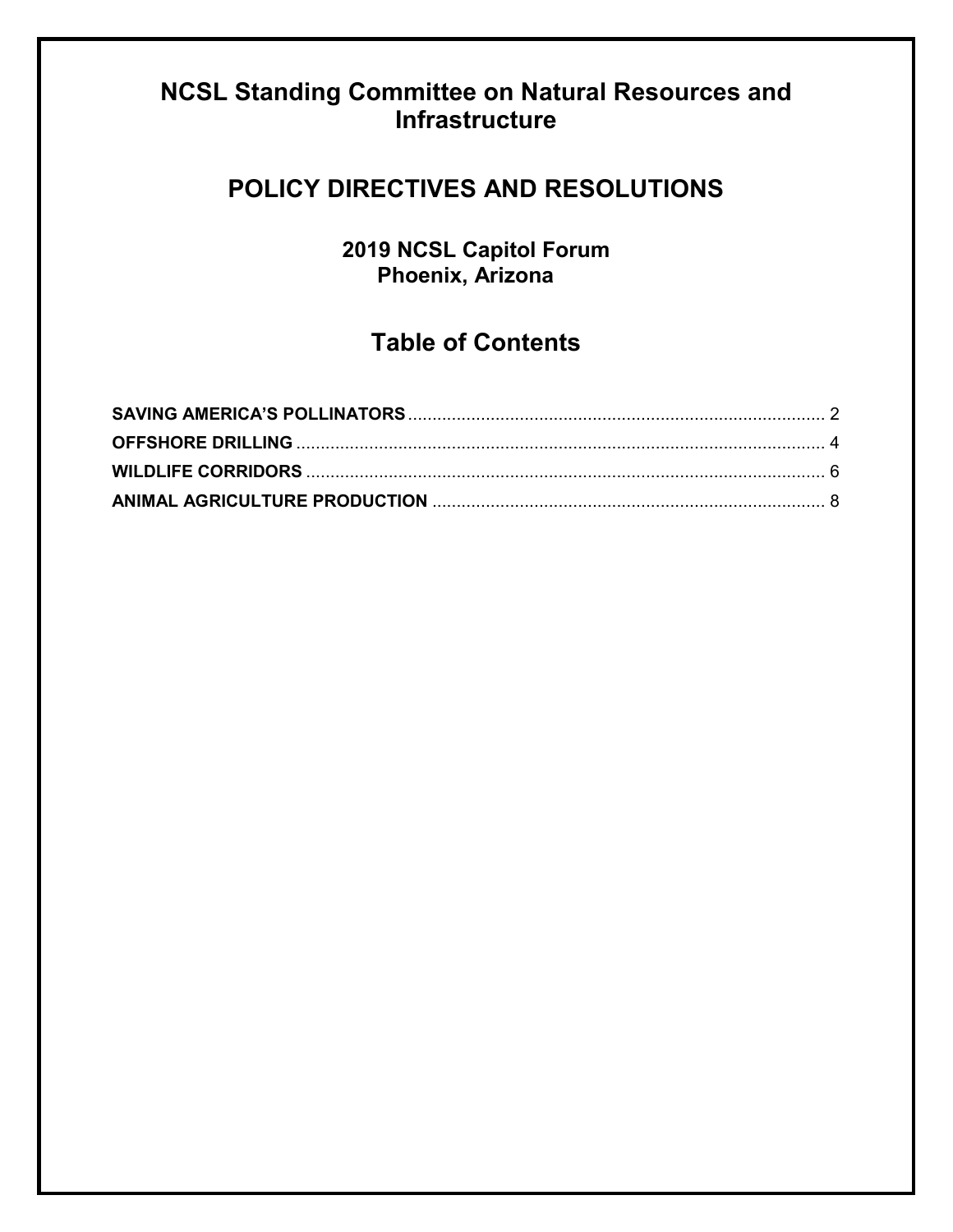<span id="page-1-0"></span>

| $\mathbf{1}$   | <b>COMMITTEE:</b> | NATURAL RESOURCES AND INFRASTRUCTURE                                                        |
|----------------|-------------------|---------------------------------------------------------------------------------------------|
| $\overline{2}$ | <b>POLICY:</b>    | <b>SAVING AMERICA'S POLLINATORS</b>                                                         |
| 3              | TYPE:             | <b>DRAFT RESOLUTION</b>                                                                     |
| 4              |                   | <b>WHEREAS, farmers depend on pollinator species such as bees, ants, butterflies, birds</b> |
| 5              |                   | and bats to successfully produce approximately one-third of the world's crop production;    |
| 6              | and               |                                                                                             |
| $\overline{7}$ |                   |                                                                                             |
| 8              |                   | WHEREAS, pollinator dependent foods include many fruit, vegetable, seed, nut and oil        |
| 9              |                   | crops, supplying important vitamins, minerals, and nutrients to humans; and                 |
| 10             |                   |                                                                                             |
| 11             |                   | <b>WHEREAS, pollinator loss poses a significant threat to United States agriculture and</b> |
| 12             |                   | the ability of farmers to feed a growing world population; and                              |
| 13             |                   |                                                                                             |
| 14             |                   | <b>WHEREAS, more than 40 pollinator species have been federally listed as threatened or</b> |
| 15             | endangered; and   |                                                                                             |
| 16             |                   |                                                                                             |
| 17             |                   | <b>WHEREAS, scientists have linked the use of neonicotinoids, a class of systemic</b>       |
| 18             |                   | insecticides, to the decline of pollinators and deterioration of pollinator health; and     |
| 19             |                   |                                                                                             |
| 20             |                   | <b>WHEREAS, restrictions on the use of neonicotinoid pesticides and other efforts to</b>    |
| 21<br>22       | and               | protect pollinators have been enacted in communities and states across the country;         |
| 23             |                   |                                                                                             |
| 24             |                   | <b>WHEREAS, the Saving America's Pollinators Act of 2019 will provide the urgent and</b>    |
| 25             |                   | necessary regulatory restrictions and review of certain pesticides for their toxicity to    |
| 26             | pollinators.      |                                                                                             |
| 27             |                   |                                                                                             |
| 28             |                   | NOW, THEREFORE, BE IT RESOLVED, that the National Conference of State                       |
| 29             |                   | Legislators urges the President of the United States and each member of Congress to         |
| 30             |                   | act to pass and sign into law the Saving America's Pollinators Act of 2019, and             |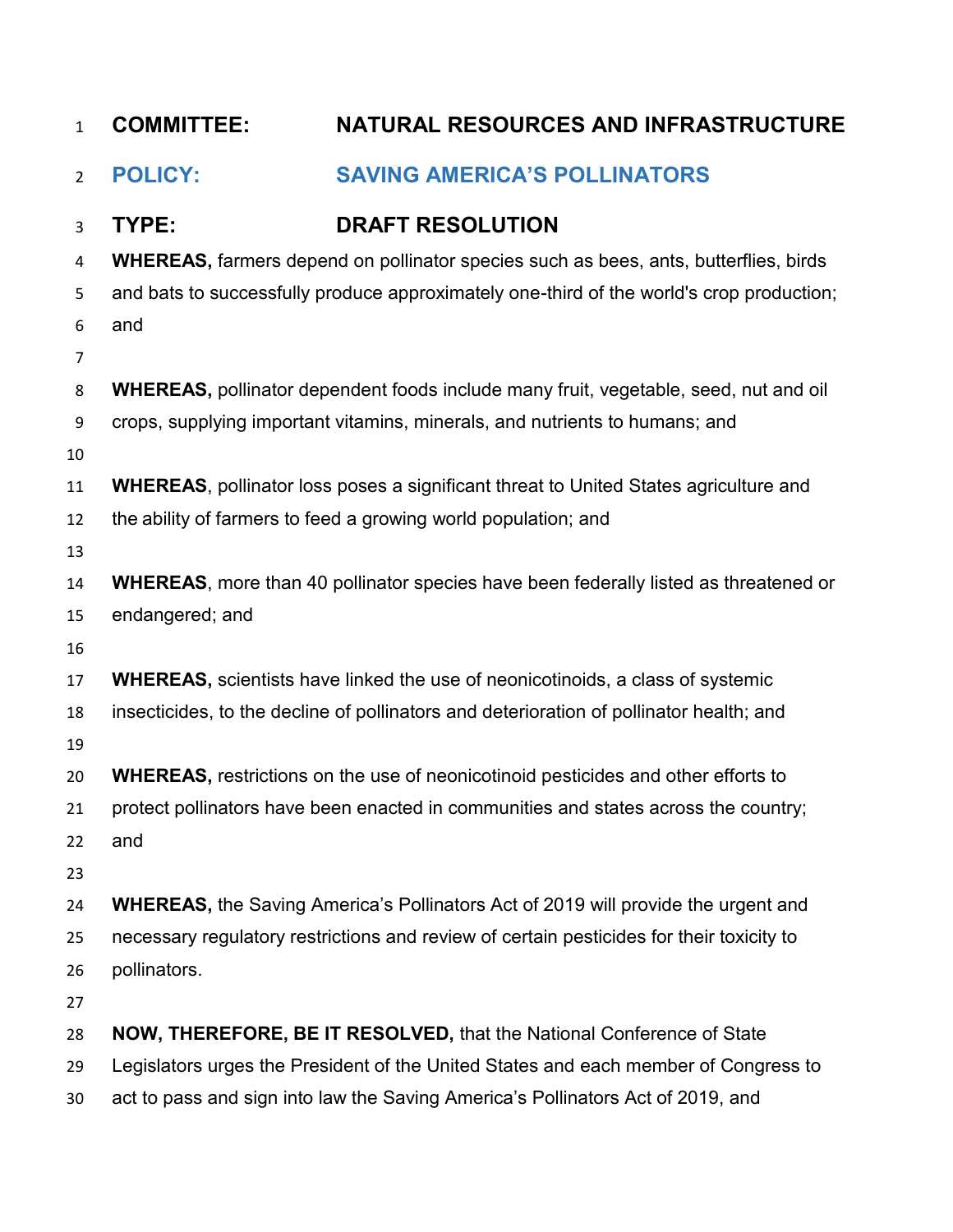#### 

- **BE IT FURTHER RESOLVED,** that copies of this resolution be immediately transmitted
- to the President of the United States, the President of the United States Senate, the
- Speaker of the House of Representatives, and each member of Congress.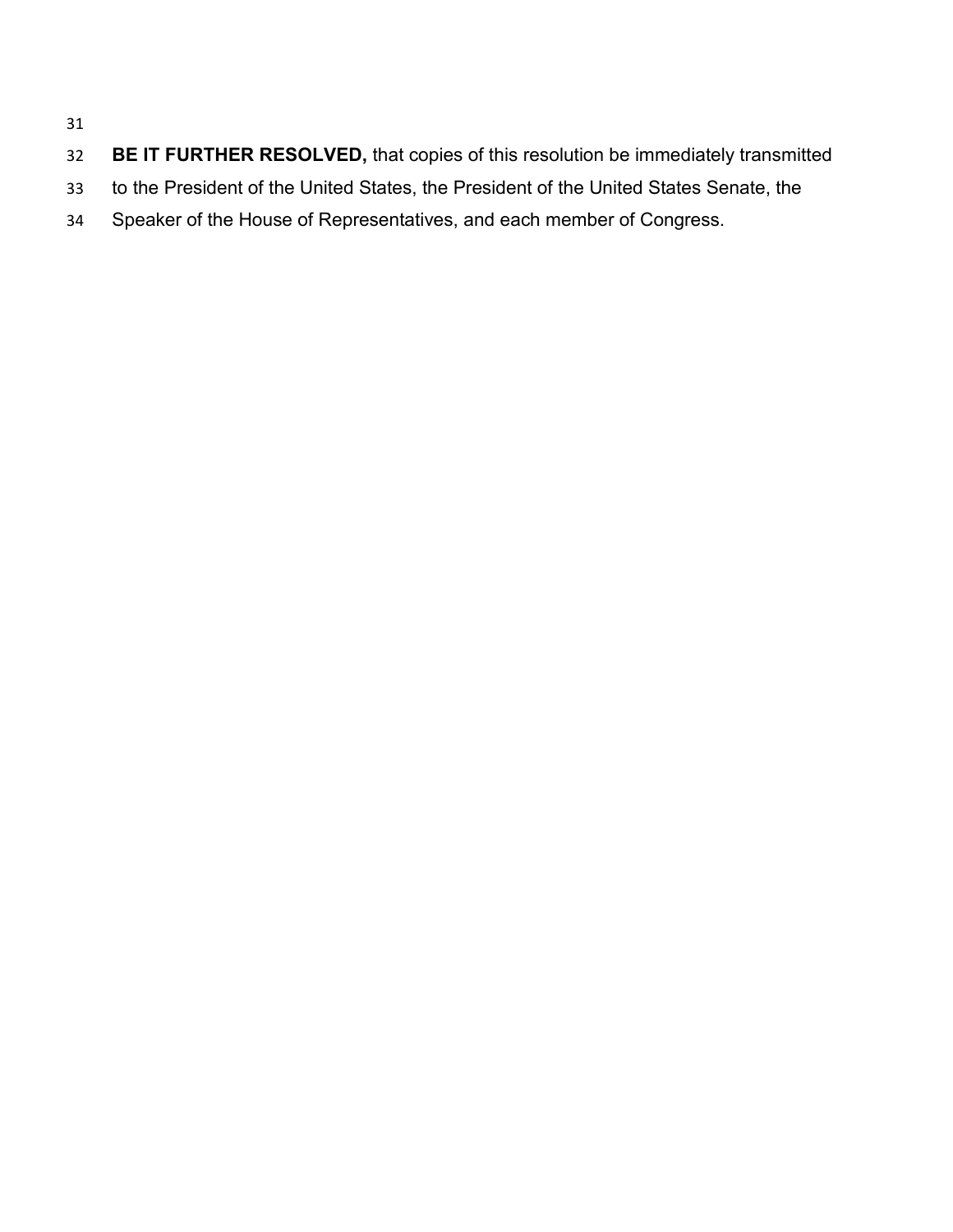<span id="page-3-0"></span>

| $\mathbf{1}$   | <b>COMMITTEE:</b>                                | NATURAL RESOURCES AND INFRASTRUCTURE                                                           |
|----------------|--------------------------------------------------|------------------------------------------------------------------------------------------------|
| $\overline{2}$ | <b>POLICY:</b>                                   | <b>OFFSHORE DRILLING</b>                                                                       |
| 3              | TYPE:                                            | <b>DRAFT RESOLUTION</b>                                                                        |
| 4              |                                                  | <b>WHEREAS, the proposed federal National Outer Continental Shelf Oil and Gas Leasing</b>      |
| 5              |                                                  | Program for 2019-2024 sought to expand oil and gas exploration, production, and                |
| 6              |                                                  | drilling in the Atlantic Ocean, Pacific Ocean, and Gulf of Mexico; and                         |
| $\overline{7}$ |                                                  |                                                                                                |
| 8              |                                                  | <b>WHEREAS, the economies of coastal states and communities are supported by</b>               |
| 9              | tourism, the maritime sector, and fisheries; and |                                                                                                |
| 10             |                                                  |                                                                                                |
| 11             |                                                  | <b>WHEREAS, coastal states and communities have been previously impacted by spills</b>         |
| 12             |                                                  | such as the BP Deepwater Horizon explosion that killed 11 people, caused a massive             |
| 13             |                                                  | oil spill that leaked 3.19 million barrels of oil and gas into the Gulf of Mexico for 87 days, |
| 14             |                                                  | and resulted in \$247 million in losses to the commercial fishing industry; and                |
| 15             |                                                  |                                                                                                |
| 16             |                                                  | <b>WHEREAS, the likelihood of a spill or accident occurring only increases if additional</b>   |
| 17             |                                                  | areas of the coast are opened to offshore drilling; and                                        |
| 18             |                                                  |                                                                                                |
| 19             |                                                  | <b>WHEREAS, the likelihood of a spill or accident occurring only increases with the</b>        |
| 20             |                                                  | diminishment of regulatory oversight of offshore drilling activities; and                      |
| 21             |                                                  |                                                                                                |
| 22             |                                                  | <b>WHEREAS, in March 2019, U.S. District Judge Sharon Gleason in Alaska declared that</b>      |
| 23             |                                                  | the Trump Administration's order to revoke an Obama era ban on oil and gas drilling in         |
| 24             |                                                  | certain areas of the Arctic and Atlantic oceans was illegal; and                               |
| 25             |                                                  |                                                                                                |
| 26             |                                                  | <b>WHEREAS, on April 25, 2019, the Department of Interior announced plans to open up</b>       |
| 27             |                                                  | the Atlantic and Pacific coastline for offshore drilling have been indefinitely sidelined.     |
| 28             |                                                  | This was the result of a March ruling that blocked offshore drilling in the Arctic and         |
| 29             | Atlantic; and                                    |                                                                                                |
| 30             |                                                  |                                                                                                |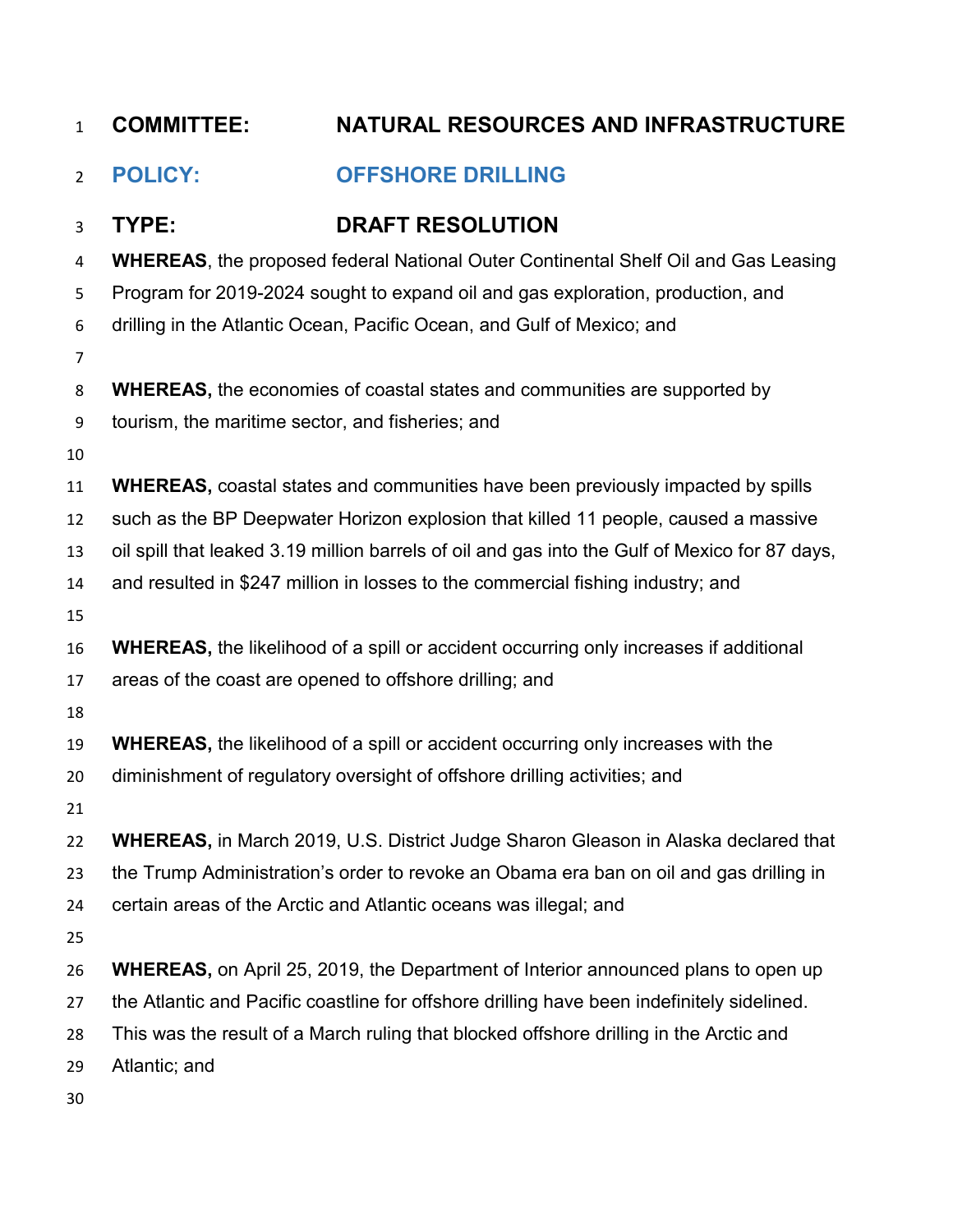**WHEREAS** despite the Department of Interior's decision to shelve its five-year leasing plan, the Bureau of Ocean Energy Management confirmed it will continue processing permits for oil and gas exploration in the Atlantic Ocean, allowing companies to search for oil and gas deposits using potentially harmful seismic air gun blasts; and **WHEREAS** in May 2019, the Trump Administration announced a set of rollbacks on safety regulations that were put in place following the BP Deepwater Horizon accident, removing a requirement for third-party testing of safety equipment like blow-out preventers, weakening requirements to maintain real-time onshore monitoring stations, and reducing the reporting frequency of equipment failures and operational issues to federal regulators. **NOW, THEREFORE, BE IT RESOLVED,** that the President of the United States and the Secretary of the Department of Interior are urged to immediately halt the processing of permits for oil and gas exploration in all coasts; and **BE IT FURTHER RESOLVED,** that the President of the United States and the Secretary of the Department of Interior are urged to establish a moratorium on all future leasing to expand oil and gas exploration, production, and drilling in all coasts; and **BE IT FURTHER RESOLVED,** that the President of the United States and the Secretary of the Department of Interior are respectfully urged to maintain the strict regulatory enforcement of standards and oversight of existing and future offshore drilling activities established following the BP Deepwater Horizon accident; and **BE IT FURTHER RESOLVED,** that copies of this resolution be immediately transmitted to the President of the United States, the Secretary of the Department of the Interior, the President of the United States Senate, the Speaker of the House of Representatives, and each member of Congress.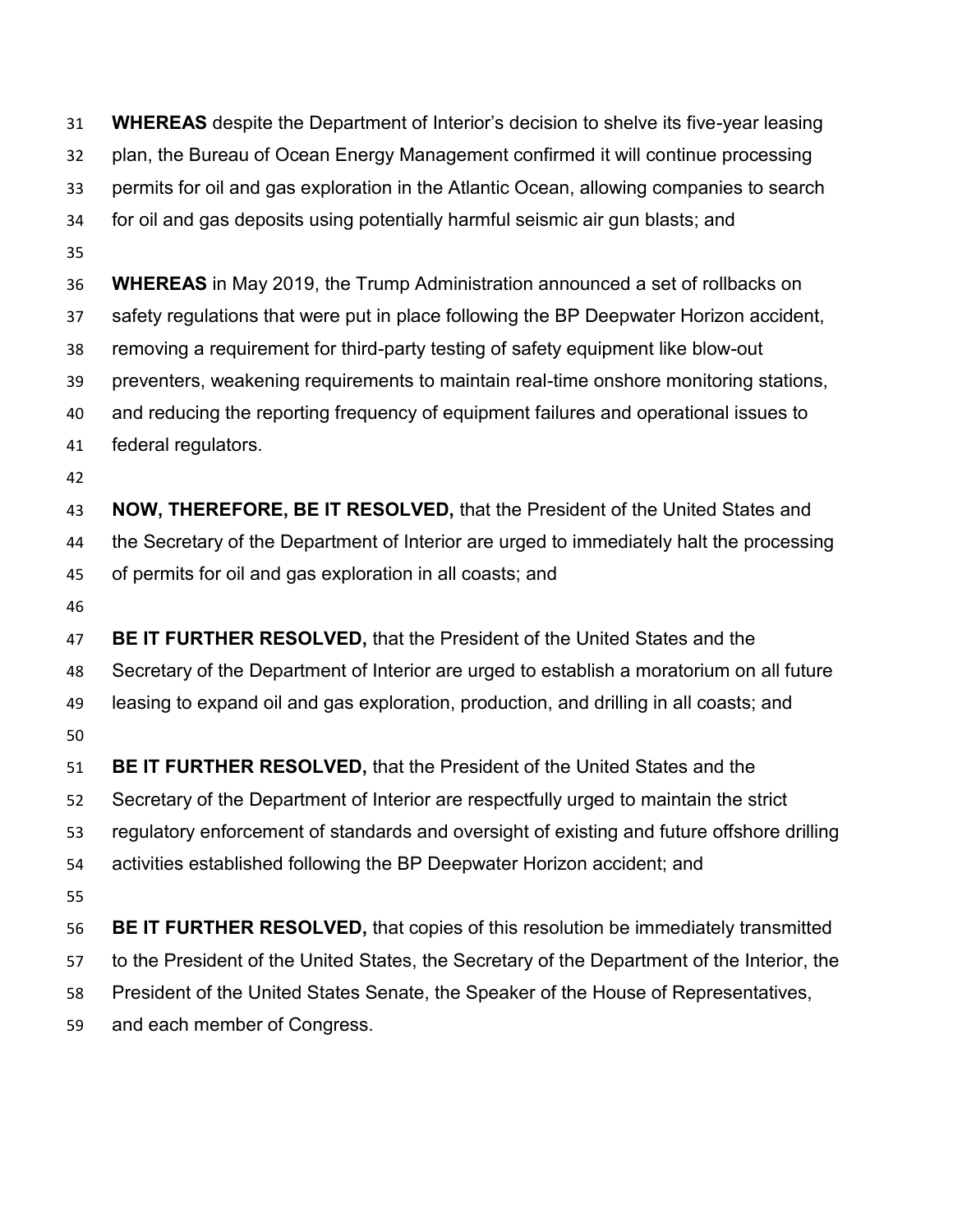<span id="page-5-0"></span>

| $\mathbf{1}$   | <b>COMMITTEE:</b>                    | NATURAL RESOURCES AND INFRASTRUCTURE                                                            |
|----------------|--------------------------------------|-------------------------------------------------------------------------------------------------|
| $\overline{2}$ | <b>POLICY:</b>                       | <b>WILDLIFE CORRIDORS</b>                                                                       |
| 3              | TYPE:                                | <b>DRAFT RESOLUTION</b>                                                                         |
| 4              |                                      | <b>WHEREAS, populations of fish, wildlife, and plant species in the United States are on</b>    |
| 5              |                                      | the decline, in fact, estimates suggest that one in five native species is at risk of           |
| 6              | extinction; and                      |                                                                                                 |
| $\overline{7}$ |                                      |                                                                                                 |
| 8              |                                      | <b>WHEREAS,</b> a major threat to fish, wildlife, and plant species in the United States is the |
| 9              |                                      | loss, degradation, fragmentation, and obstruction of their natural habitats; and                |
| 10             |                                      |                                                                                                 |
| 11             |                                      | <b>WHEREAS, wildlife are losing the ability to move across landscapes reducing their</b>        |
| 12             |                                      | ability to respond to changes in habitat, food availability, and climate; and                   |
| 13             |                                      |                                                                                                 |
| 14             |                                      | WHEREAS, wildlife-vehicle collisions cost over \$8 billion each year and pose a risk to         |
| 15             | human and wildlife health; and       |                                                                                                 |
| 16             |                                      |                                                                                                 |
| 17             |                                      | <b>WHEREAS, wildlife corridors facilitate the movement of wildlife across the landscape;</b>    |
| 18             | and                                  |                                                                                                 |
| 19             |                                      |                                                                                                 |
| 20             |                                      | <b>WHEREAS, states are recognizing that wildlife corridors and wildlife crossings are</b>       |
| 21             |                                      | important for protecting native species as well as reducing wildlife-vehicle collisions and     |
| 22             | are taking actions; and              |                                                                                                 |
| 23             |                                      | <b>WHEREAS, the Wildlife Corridors Conservation Act will help create a system of</b>            |
| 24             |                                      | federally designated wildlife corridors across the United States on federal lands; and          |
| 25<br>26       |                                      |                                                                                                 |
| 27             |                                      | <b>WHEREAS, the Wildlife Corridors Conservation Act will also provide funding and</b>           |
| 28             |                                      | incentives for the protection of wildlife corridors by state and tribal agencies and private    |
| 29             | landowners on non-federal lands; and |                                                                                                 |
| 30             |                                      |                                                                                                 |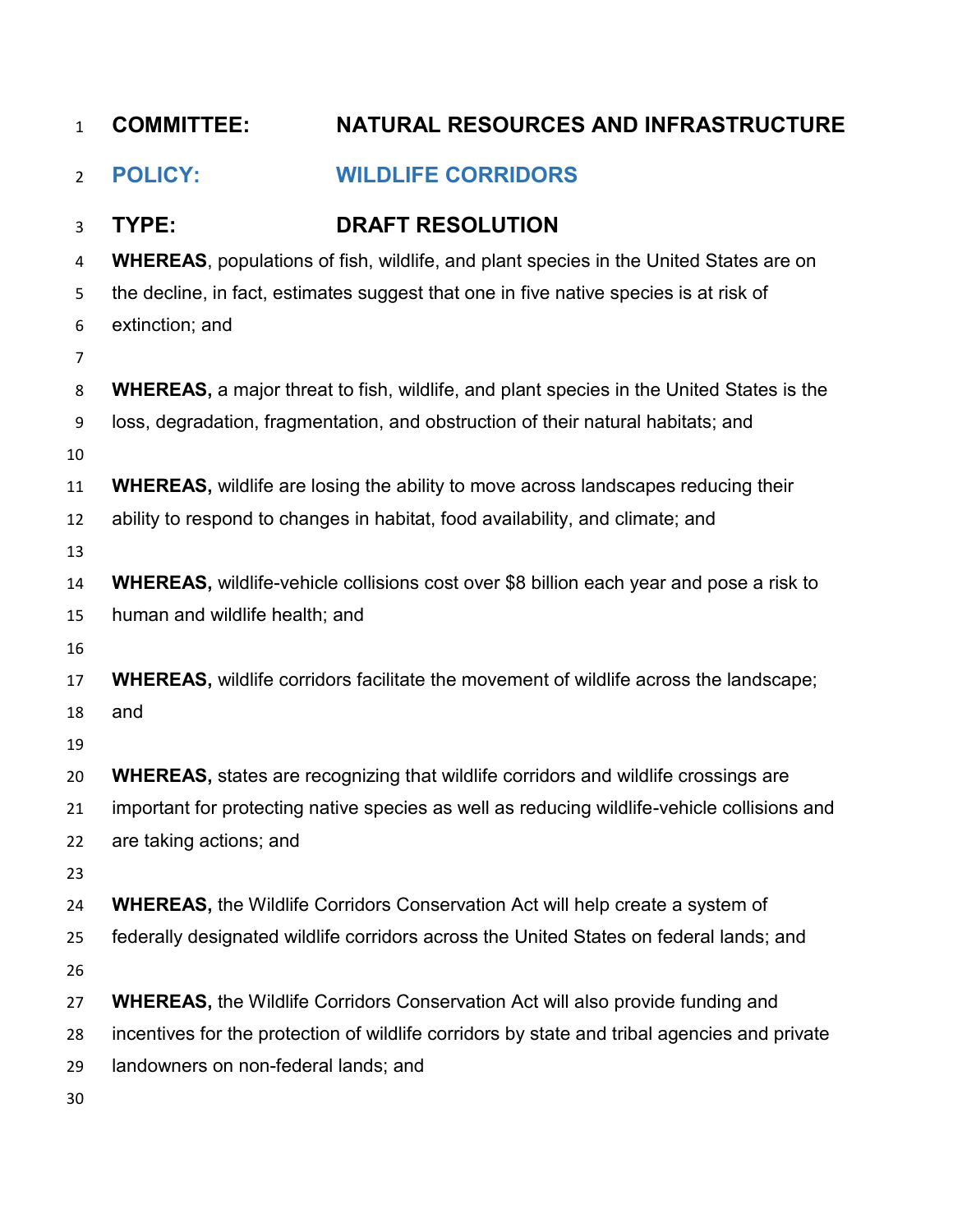- **NOW, THEREFORE, BE IT RESOLVED,** that the National Conference of State Legislators urges the President of the United States and each Member of Congress to establish a national system to implement and promote wildlife corridors and crossings similar to that of the federal Wildlife Corridors Conservation Act of 2019, and **BE IT FURTHER RESOLVED,** that copies of this resolution be immediately transmitted
- to the President of the United States, the President of the United States Senate, the
- Speaker of the House of Representatives, and each member of Congress.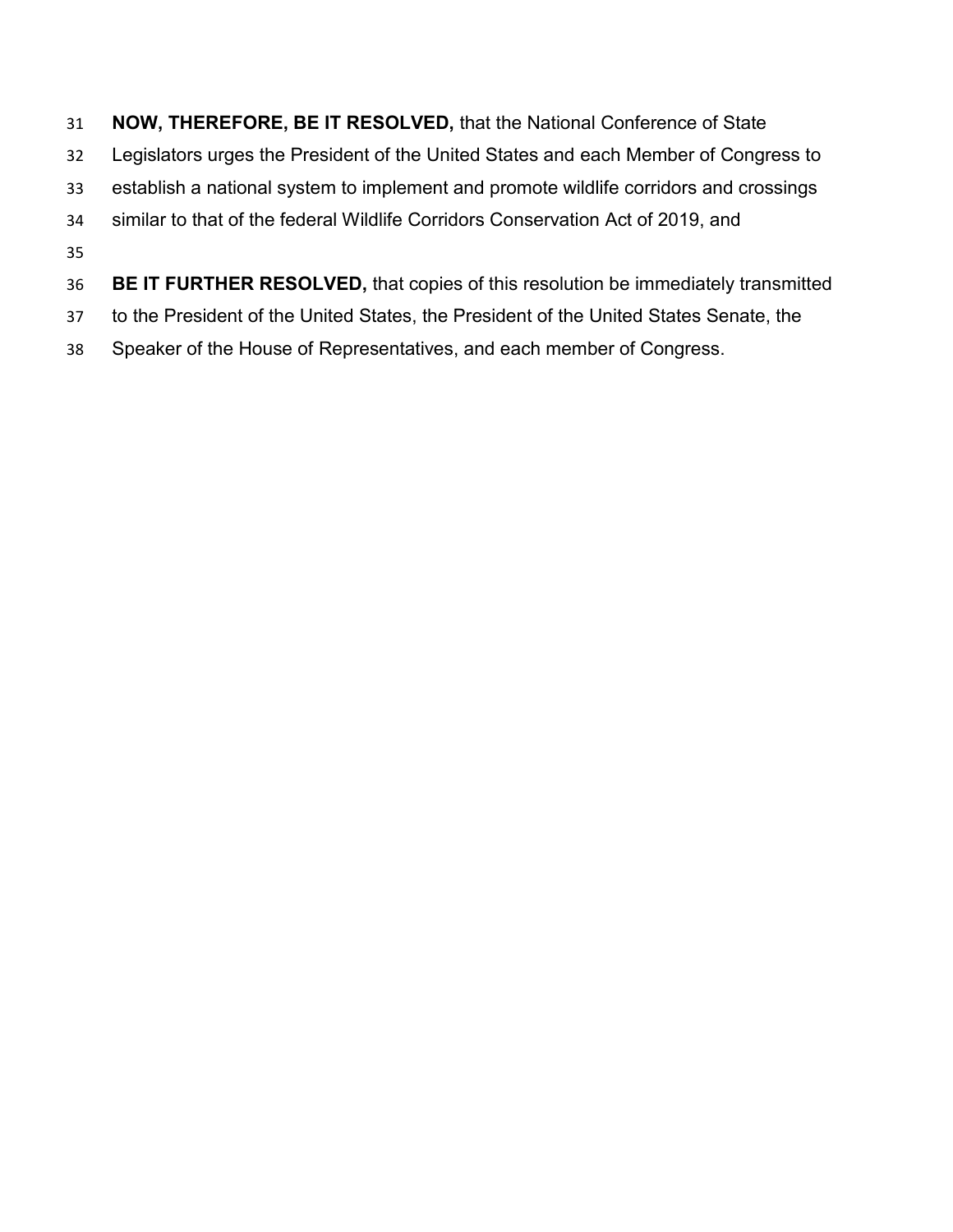# **COMMITTEE: NATURAL RESOURCES AND INFRASTRUCTURE**

### <span id="page-7-0"></span>**POLICY: ANIMAL AGRICULTURE PRODUCTION**

#### **TYPE: AMENDMENT TO EXISTING DIRECTIVE**

 The National Conference of State Legislatures (NCSL) believes a strong animal production agriculture capacity is imperative in maintaining domestic and international consumer confidence in the safety of the United States meat supply.

#### **Animal Identification**

 NCSL believes a national animal identification program, if properly implemented in cooperation with the states and territories, could be beneficial in maintaining consumer confidence in meat from the United States, an invaluable tool in reducing and tracking future outbreaks of infectious disease, and serving as an important firewall against any attempted terrorist attack on the food production system in the United States. Any future effort by USDA to develop a national animal identification program must be designed and implemented in full consultation with state legislatures to ensure proper attention to public interest and financial considerations. Any program must be designed and implemented in cooperation with the departments of agriculture of the states and territories. USDA must work to ensure that any animal identification system is compatible with the current inspection and enforcement systems of the state

governments. Any applicable federal program should not be applied to animals involved

- in intrastate commerce without state consultation.
- 

#### **Equine Industry and USDA Inspection of Horse Meat**

25 The processing of horses has become a controversial and emotional issue, resulting in

26 the closure of the last horse processing facility in the United States. Without affordable

- and economic alternatives, unwanted horses are abandoned. The nation's inadequate
- and overburdened horse rescue and adoption facilities cannot begin to handle the
- influx. These additional unwanted horses will compete for adoption with wild horses that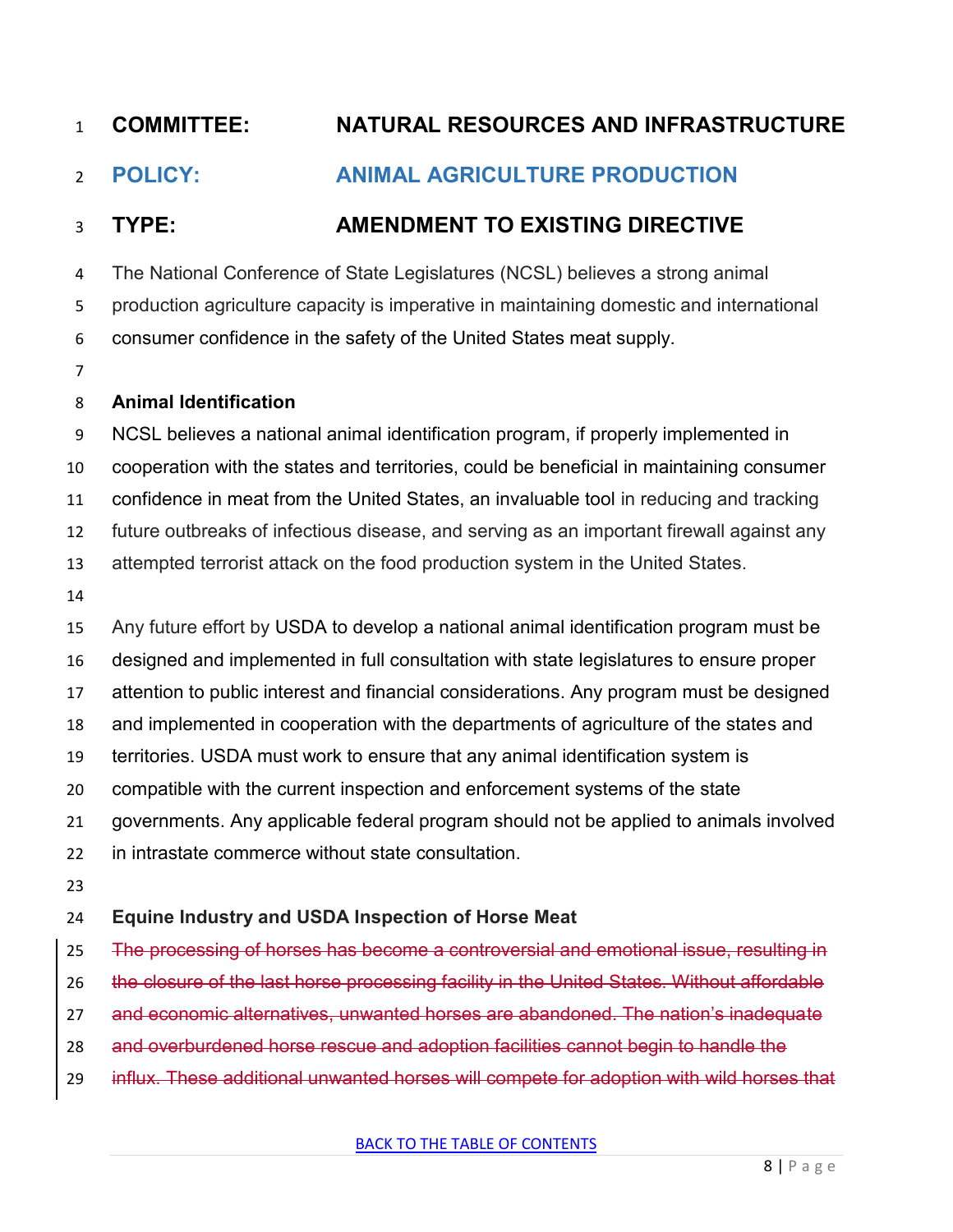| 30 | are currently fed and sheltered at a public expense. In the Western United States (US),   |
|----|-------------------------------------------------------------------------------------------|
| 31 | the additional pressure on public lands from horses turned out to run wild is only        |
| 32 | intensifying the over-population, over-grazing, and ultimate destruction of the           |
| 33 | ecosystem.                                                                                |
| 34 |                                                                                           |
| 35 | <b>NCSL urges members of Congress to:</b>                                                 |
| 36 | • Recognize the need for humane horse processing facilities in the United States.         |
| 37 | Not to interfere with State efforts to establish facilities in the United States. State   |
| 38 | livestock programs that were once able to recoup the costs of caring and feeding          |
| 39 | for abandoned animals by marketing them, are now forced to greatly increase               |
| 40 | their budgets at the expense of taxpayers.                                                |
| 41 | • Recognize the positive economic impact of willing market for the US horse               |
| 42 | industry. These, and ethnic markets inside the US would appreciate an additional          |
| 43 | source of high quality protein untainted by disease concerns of other species of          |
| 44 | livestock.                                                                                |
| 45 | Oppose legislation that would restrict the market, transport, processing, or export       |
| 46 | of horses. Horse processing in the United States is particularly tightly regulated,       |
| 47 | and the horse is the only animal whose transportation to processing is regulated.         |
| 48 | Horse processing facilities in the United States are required to have United              |
| 49 | States Department of Agriculture (USDA) veterinarians supervise the euthanasia,           |
| 50 | and the euthanasia method is humane, according the American Veterinary                    |
| 51 | Medical Association and the United States Department of Agriculture.                      |
| 52 | Oppose limitations under federal appropriations law prohibiting the use of federal        |
| 53 | dollars to be spent on the salaries of inspectors for ante and post mortem                |
| 54 | inspections.                                                                              |
| 55 | With respect to the Wild Horse and Burro program created by The Wild Free-Roaming         |
| 56 | Horses and Burros Act of 1971, NCSL recognizes and appreciates that several               |
| 57 | stakeholder groups who each have avid, although diverging, interests in the program,      |
| 58 | have come together on a non-lethal compromise proposal based on the following four        |
| 59 | aspects: strategic gatherings in the most densely populated herd management areas;        |
| 60 | relocating animals currently in holding facilities and those being removed from the range |

[BACK TO THE TABLE OF CONTENTS](#page-0-0)